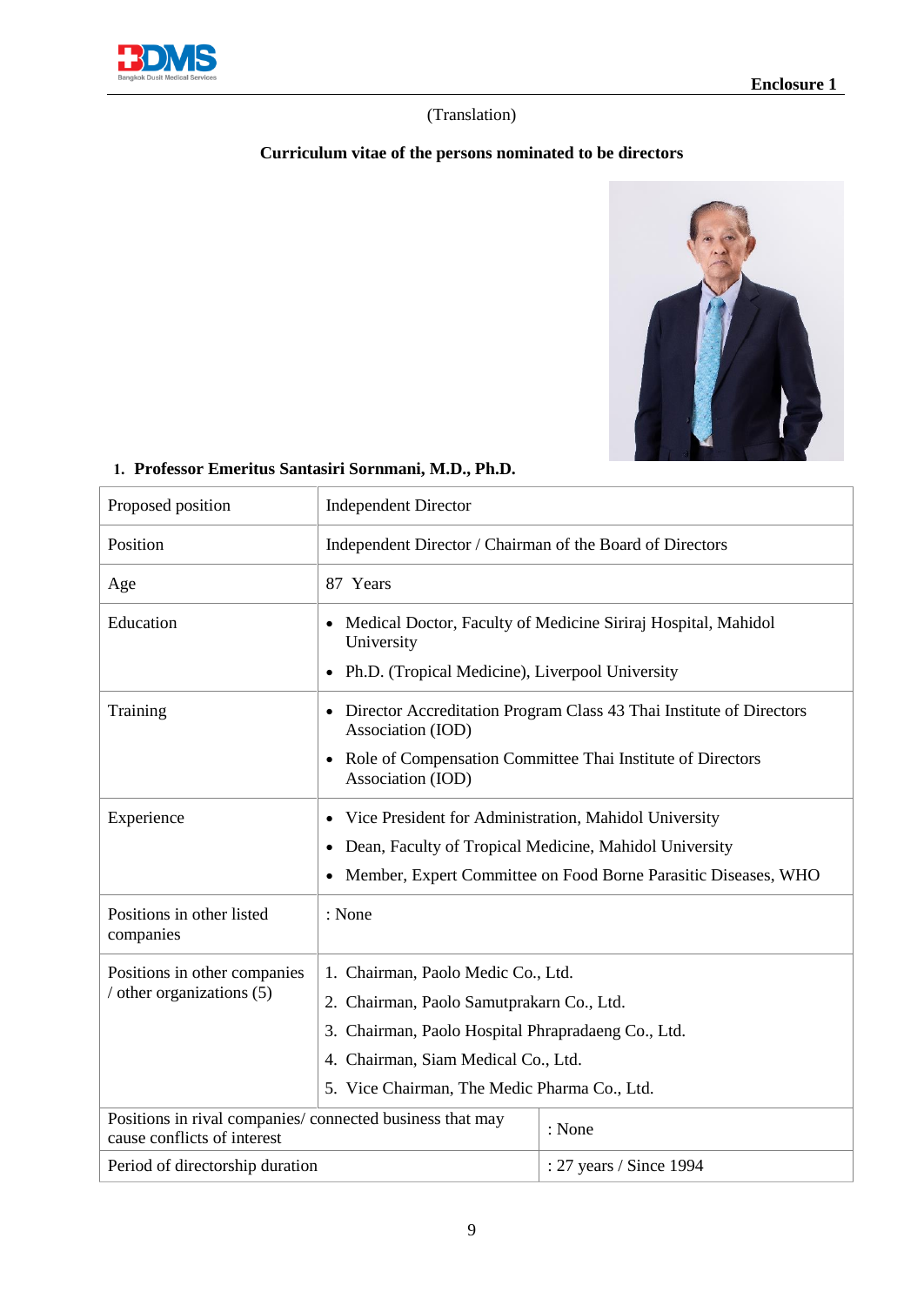

| Board of Directors' meeting attendance in Year 2021                                                                                                                   | : 12/12                          |
|-----------------------------------------------------------------------------------------------------------------------------------------------------------------------|----------------------------------|
| Audit Committee's meeting attendance in Year $2021^{(1)}$                                                                                                             | : 2/2                            |
| Nomination and Remuneration Committee's meeting<br>attendance in Year $2021^{(1)}$                                                                                    | : 2/2                            |
| Shareholding in the Company (as of 30 December 2021)                                                                                                                  | : $15,651,270$ shares $(0.10\%)$ |
| Relationship among the management                                                                                                                                     | : None                           |
| Directorship qualifications according to applicable laws<br>without have prohibited qualifications as per the<br>announcement of the Capital Market Supervisory Board | $\cdot$ Yes                      |
| Dispute in the 10 preceding years                                                                                                                                     | : None                           |

#### *Remark:*

*(1) The Board meeting no.4/2021 resolved to appoint Professor Emeritus Santasiri Sornmani, M.D., the independent director, as the Chairman of the Company. Therefore, to ensure that the Chairman can perform duties independently, Professor Emeritus Santasiri Sornmani, M.D., resigned from the position of Chairman of the Audit Committee and Chairman of the Nomination and Remuneration Committee since 28 April 2021.*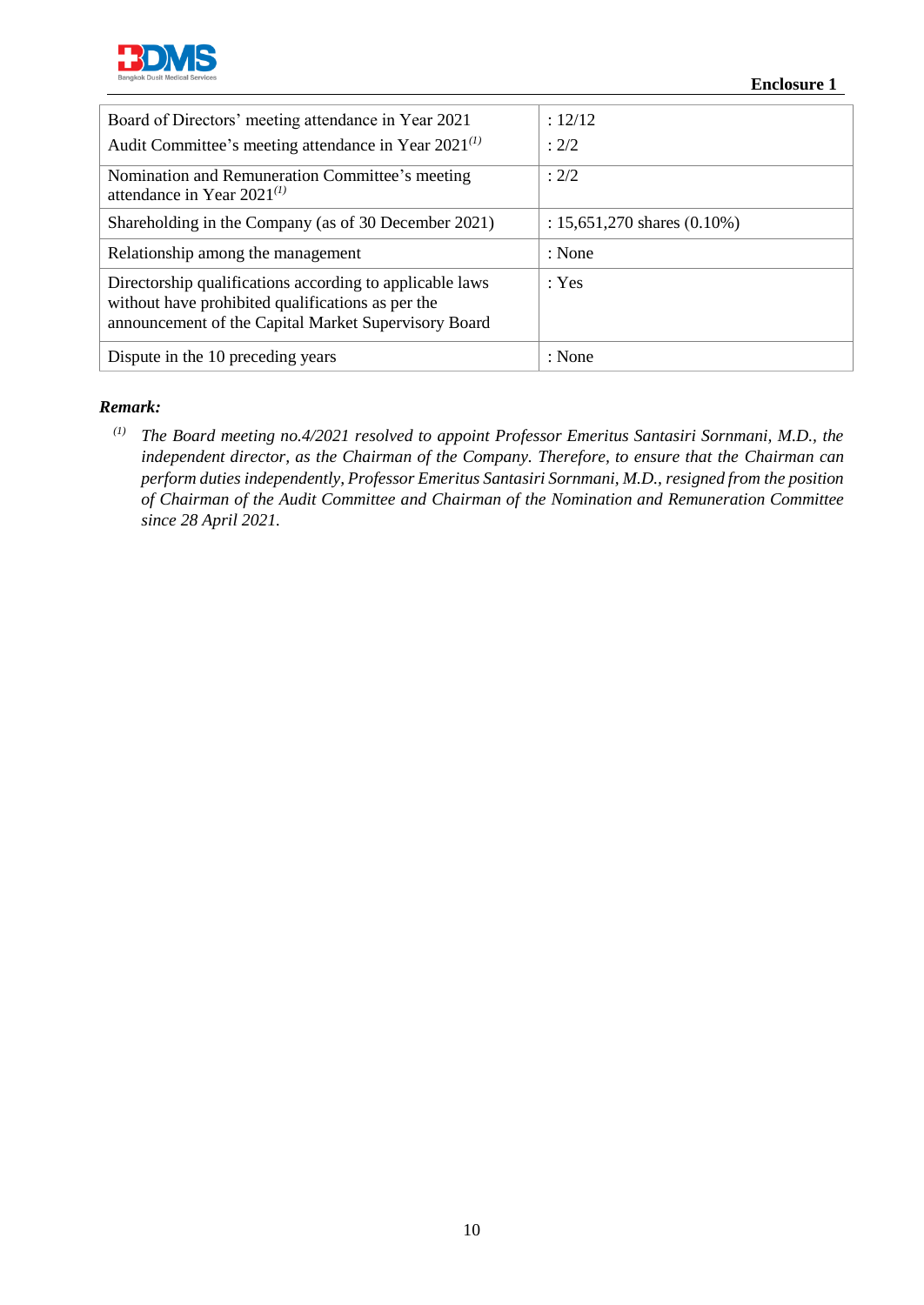



# **2. Mr. Att Thongtang**

| Proposed position                      | Director                                                                                                                                                                                                                                                            |  |
|----------------------------------------|---------------------------------------------------------------------------------------------------------------------------------------------------------------------------------------------------------------------------------------------------------------------|--|
| Position                               | Director/ Chief Executive Officer Group 5                                                                                                                                                                                                                           |  |
| Age                                    | 47 years                                                                                                                                                                                                                                                            |  |
| Education                              | • Bachelor's Degree of Science, Business Administration (Finance),<br>San Francisco State University USA.<br>• Advanced Executive Program (AEP), Kellogg School of Management,<br>Northwestern University, IL, USA.                                                 |  |
|                                        |                                                                                                                                                                                                                                                                     |  |
|                                        | • Executive Program for Senior Management (EXPSM), Fiscal Policy<br>Research Institute Foundation, Thailand                                                                                                                                                         |  |
| Training                               | • Director Accreditation Program (DAP) Thai Institute of Directors<br>Association (IOD)                                                                                                                                                                             |  |
|                                        | • Director Certification Program (DCP) Thai Institute of Directors<br>Association (IOD)                                                                                                                                                                             |  |
|                                        | • Monitoring the Internal Audit Function (MIA) Thai Institute of Directors<br>Association (IOD)                                                                                                                                                                     |  |
|                                        | • Audit Committee Program (ACP) Thai Institute of Directors Association<br>(IOD)<br>• Monitoring the System of Internal Control and Risk Management (MIR)<br>Thai Institute of Directors Association<br>• Senior Executive Program (CMA 13), Capital Market Academy |  |
|                                        |                                                                                                                                                                                                                                                                     |  |
|                                        |                                                                                                                                                                                                                                                                     |  |
|                                        | • Certificate Course in governance for Medical Practice Executive, King<br>Prajadhipok's Institute (MDKPI)                                                                                                                                                          |  |
|                                        | • Top Executive Program in Commerce and Trade Class 10, Commerce<br>Academy (TEPCOT)                                                                                                                                                                                |  |
| Experience                             | · Director, Health Network Public Co., Ltd.                                                                                                                                                                                                                         |  |
|                                        | · Director, Paolo Samutprakarn Hospital Co., Ltd.                                                                                                                                                                                                                   |  |
|                                        | · Director, Paolo Medic Co., Ltd.                                                                                                                                                                                                                                   |  |
|                                        | · Director, Thai Medical Center Public Co., Ltd.<br>· Director, Phyathai 1 Hospital Co., Ltd.                                                                                                                                                                       |  |
|                                        |                                                                                                                                                                                                                                                                     |  |
|                                        | · Director, Sikarin Public Co., Ltd.                                                                                                                                                                                                                                |  |
| Positions in other listed<br>companies | : None                                                                                                                                                                                                                                                              |  |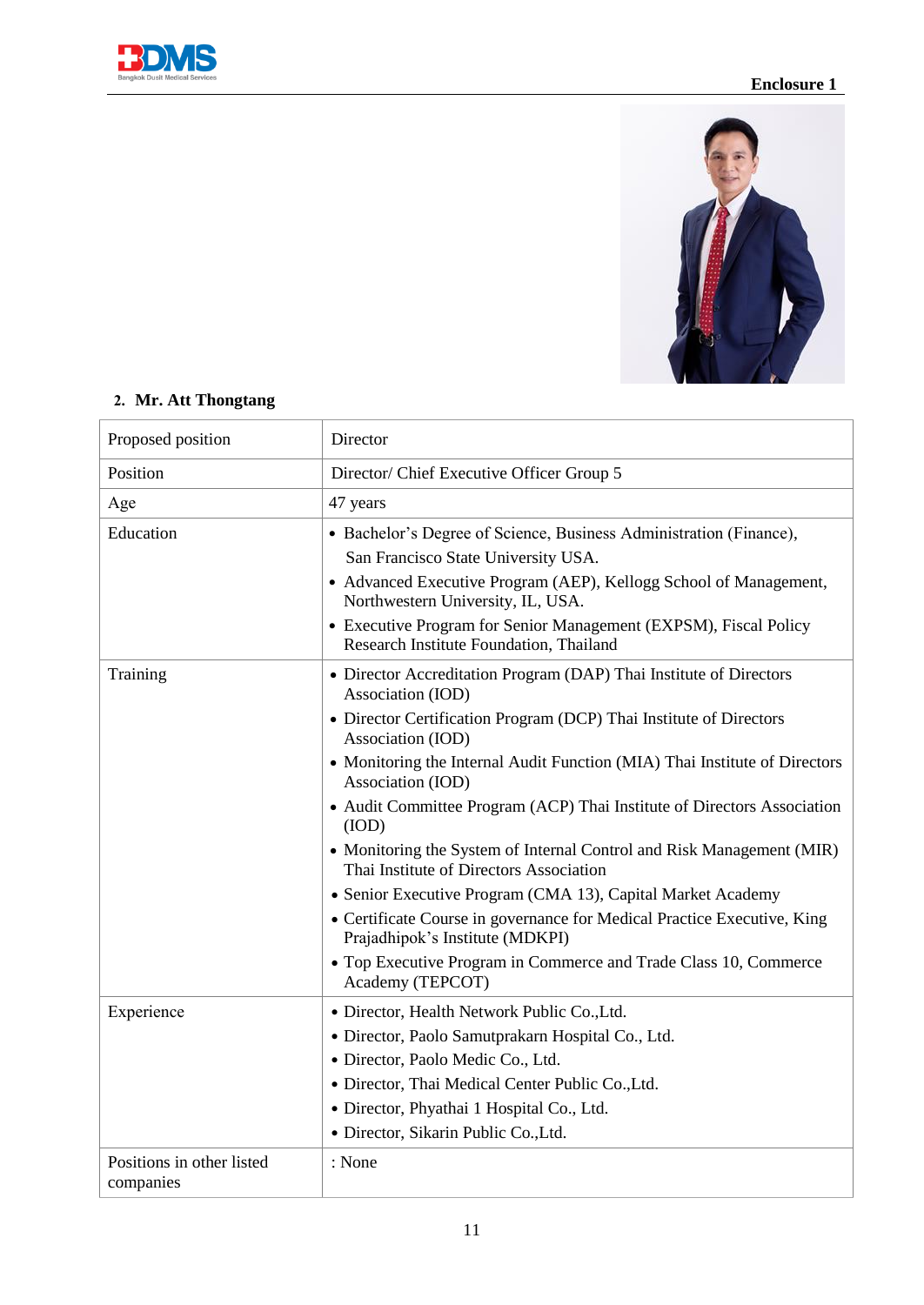

| Positions in other companies /                                                                                                                                   | 1.                                                         | Director and Chief Executive Officer, Prasit Patana Public Co., Ltd.  |
|------------------------------------------------------------------------------------------------------------------------------------------------------------------|------------------------------------------------------------|-----------------------------------------------------------------------|
| other organizations (13)                                                                                                                                         | 2.                                                         | Director and Chief Executive Officer, Phyathai 2 Hospital Co., Ltd.   |
|                                                                                                                                                                  | 3.                                                         | Director and Chief Executive Officer, Phyathai 3 Hospital Co., Ltd.   |
|                                                                                                                                                                  | 4.                                                         | Director and Chief Executive Officer, Sriracha Nakorn Hospital Public |
|                                                                                                                                                                  | Co.,Ltd.                                                   |                                                                       |
|                                                                                                                                                                  | 5.                                                         | Director and Chief Executive Officer, Siam Medic Co., Ltd.            |
|                                                                                                                                                                  | Director, Greenline Synergy Co., Ltd.<br>6.                |                                                                       |
|                                                                                                                                                                  | Director, Sai-Thong Property Co., Ltd.<br>7.               |                                                                       |
|                                                                                                                                                                  | Director, Saithong Turakij Co., Ltd.<br>8.                 |                                                                       |
|                                                                                                                                                                  | Director, Wichai Thongtang Law Office Co., Ltd.<br>9.      |                                                                       |
|                                                                                                                                                                  | 10. Chief Executive Officer, Phyathai 1 Hospital Co., Ltd. |                                                                       |
|                                                                                                                                                                  | 11. Chief Executive Officer, Paolo Samutprakarn Co., Ltd.  |                                                                       |
|                                                                                                                                                                  | 12. Chief Executive Officer, Paolo Medic Co., Ltd.         |                                                                       |
|                                                                                                                                                                  |                                                            | 13. Chief Executive Officer, Thai Medical Center Public Co., Ltd.     |
| Positions in rival companies/connected business that may<br>cause conflicts of interest                                                                          |                                                            | : None                                                                |
| Period of directorship duration                                                                                                                                  |                                                            | : 5 years and 9 months / Since April 2016                             |
| Board of Directors' meeting attendance in Year 2021                                                                                                              |                                                            | : 12/12                                                               |
| Shareholding in the Company (as of 30 December 2021)                                                                                                             |                                                            | : Total 337,874,295 shares (2.13%)                                    |
| Mr. Att Thongtang                                                                                                                                                |                                                            | 337,694,295 shares                                                    |
| Spouse                                                                                                                                                           |                                                            | 180,000 shares                                                        |
| Relationship among the management                                                                                                                                |                                                            | : None                                                                |
| Directorship qualifications according to applicable laws<br>without prohibited qualifications as per the announcement of<br>the Capital Market Supervisory Board |                                                            | : Yes                                                                 |
| Dispute in the 10 preceding years                                                                                                                                |                                                            | : None                                                                |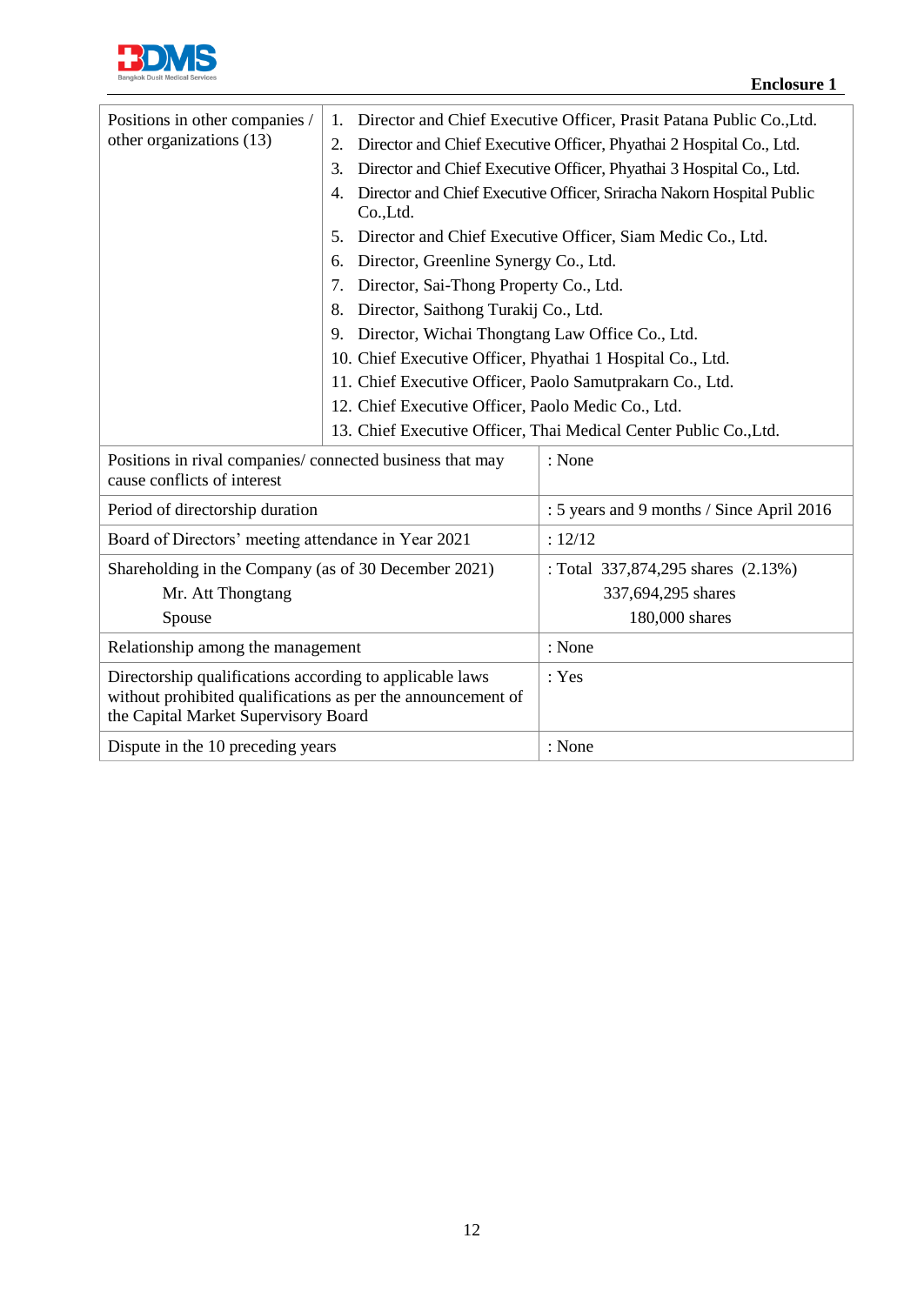



| Proposed position | Director                                                                                                                                                                                                                                                                                              |  |
|-------------------|-------------------------------------------------------------------------------------------------------------------------------------------------------------------------------------------------------------------------------------------------------------------------------------------------------|--|
| Position          | Director / Member of the Executive Committee / Chief Operating Officer<br>(COO)                                                                                                                                                                                                                       |  |
| Age               | 67 years                                                                                                                                                                                                                                                                                              |  |
| Education         | • Bachelor of Science (Medical Science), Faculty of Science Siriraj<br>Hospital, Mahidol University                                                                                                                                                                                                   |  |
|                   | · Doctor of Medicine (M.D.), Faculty of Medicine Siriraj Hospital,<br>Mahidol University                                                                                                                                                                                                              |  |
|                   | • Diplomate Thai Board of Obstetrics and Gynaecology, Faculty of<br>Medicine Siriraj Hospital, Mahidol University                                                                                                                                                                                     |  |
| Training          | • Director Certification Program (DCP) 99 Thai Institute of Directors<br>Association (IOD)                                                                                                                                                                                                            |  |
|                   | • Risk Management Program for Corporate Leaders (RCL) 5/2016 Thai<br>Institute of Directors Association (IOD)<br>• Advanced Executive Program, Kellogg, School of Management<br>• Good Governance for Medical Executives batch 1, King Prajadhipok's<br>Institute and the Medical Council of Thailand |  |
|                   |                                                                                                                                                                                                                                                                                                       |  |
|                   |                                                                                                                                                                                                                                                                                                       |  |
|                   | • Leader Program batch 19, Capital Market Academy                                                                                                                                                                                                                                                     |  |
|                   | Senior Executives on Justice Administration batch 23, National Justice<br>Academy, Judicial Training Institute, Office of the Judiciary                                                                                                                                                               |  |
| Experience        | Deputy Hospital Director, Samitivej Srinakarin Hospital                                                                                                                                                                                                                                               |  |
|                   | Hospital Director, Samitivej Sriracha Hospital                                                                                                                                                                                                                                                        |  |
|                   | Hospital Director, Samitivej Srinakarin Hospital                                                                                                                                                                                                                                                      |  |
|                   | • Deputy CEO, Samitivej Public Co., Ltd.                                                                                                                                                                                                                                                              |  |
|                   | · Director, Samitivej Chonburi Co., Ltd                                                                                                                                                                                                                                                               |  |
|                   | • Managing Director, Samitivej Sriracha Co., Ltd.                                                                                                                                                                                                                                                     |  |
|                   | • Managing Director, Thonburi Medical Centre Public Co., Ltd.<br>• Managing Director, BNH Medical Center Co., Ltd.                                                                                                                                                                                    |  |
|                   |                                                                                                                                                                                                                                                                                                       |  |
|                   | · Director, Greenline Synergy Co., Ltd                                                                                                                                                                                                                                                                |  |
|                   | • Director, Digital Ventures Co., Ltd.                                                                                                                                                                                                                                                                |  |

# **3. Mr. Chairat Panthuraamphorn, M.D.**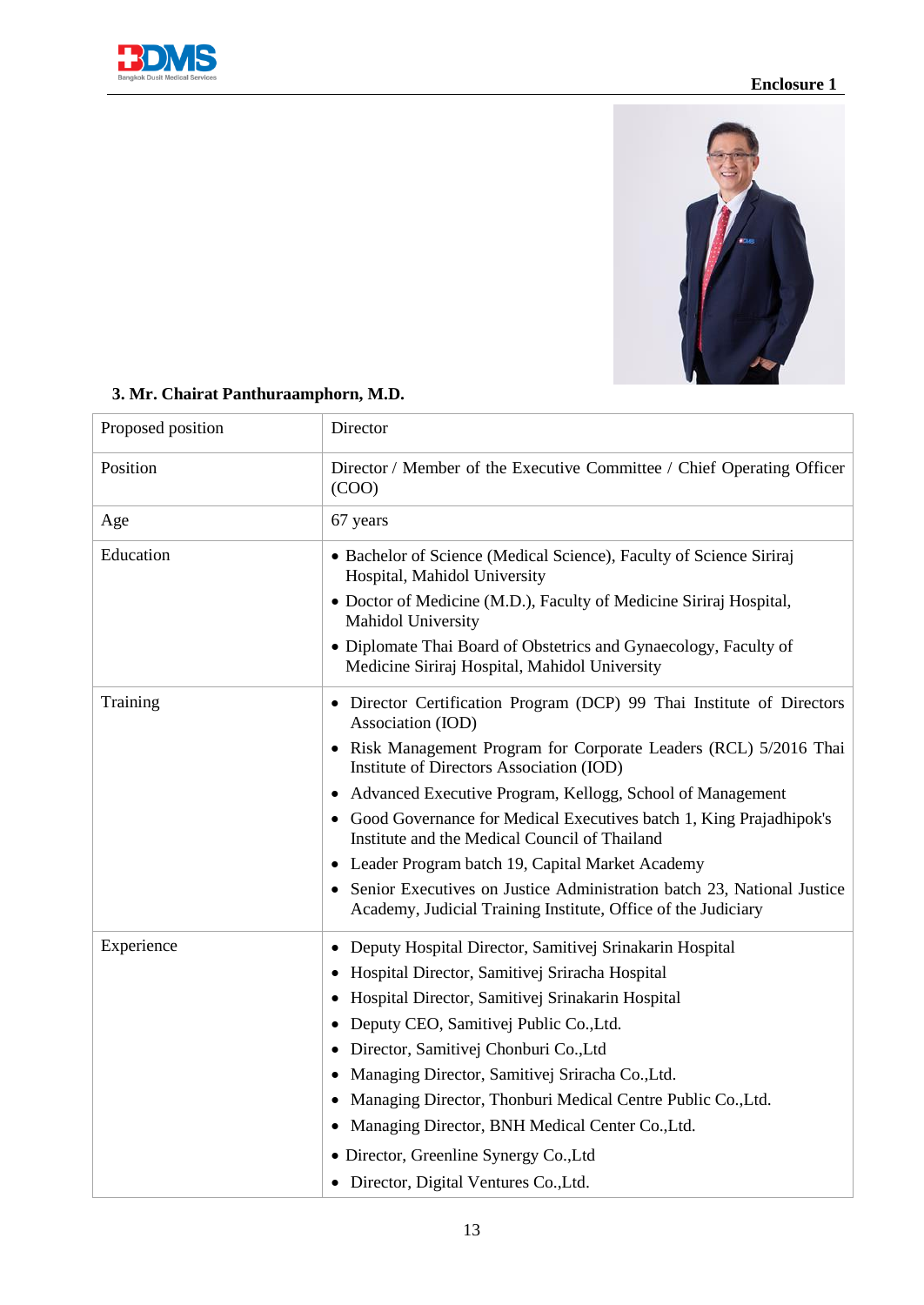

| Positions in other listed                                                                                                                                        | 1. Chairman, Thonburi Medical Centre Public Co., Ltd.        |                                          |  |
|------------------------------------------------------------------------------------------------------------------------------------------------------------------|--------------------------------------------------------------|------------------------------------------|--|
| companies (2)                                                                                                                                                    | 2. Managing Director and CEO, Samitivej Public Co., Ltd.     |                                          |  |
| Positions in other companies /                                                                                                                                   | 1. Chairman, Samitivej Chonburi Co., Ltd.                    |                                          |  |
| other organizations (11)                                                                                                                                         | 2. Chairman, Greenline Synergy Co., Ltd.                     |                                          |  |
|                                                                                                                                                                  | 3. Director, Samitivej Sriracha Co., Ltd.                    |                                          |  |
|                                                                                                                                                                  | 4. Director, Irving Sheridan SE Co., Ltd.                    |                                          |  |
|                                                                                                                                                                  | 5. Director, First Health Food Co., Ltd.                     |                                          |  |
|                                                                                                                                                                  | 6. Director, SV Holding Co., Ltd.                            |                                          |  |
|                                                                                                                                                                  | 7. Director, BNH Medical Center Co., Ltd.                    |                                          |  |
|                                                                                                                                                                  | 8. Director, National Healthcare Systems Co., Ltd.           |                                          |  |
|                                                                                                                                                                  | 9. Director, Bio Molecular Laboratories (Thailand) Co., Ltd. |                                          |  |
|                                                                                                                                                                  | 10. Director, Digital Health Venture Co., Ltd.               |                                          |  |
|                                                                                                                                                                  | 11. Director, SCB Protect Co., Ltd.                          |                                          |  |
| Positions in rival companies/connected business that may<br>cause conflicts of interest                                                                          |                                                              | : None                                   |  |
| Period of directorship duration                                                                                                                                  |                                                              | : 2 year and 9 months / Since April 2019 |  |
| Board of Directors' meeting attendance in Year 2021                                                                                                              |                                                              | : 12/12                                  |  |
| Executive Committee's meeting attendance in Year 2021                                                                                                            |                                                              | : 11/11                                  |  |
| Shareholding in the Company (as of 30 December 2021)                                                                                                             |                                                              | : None                                   |  |
| Relationship among the management                                                                                                                                |                                                              | : None                                   |  |
| Directorship qualifications according to applicable laws<br>without prohibited qualifications as per the announcement of<br>the Capital Market Supervisory Board |                                                              | :Yes                                     |  |
| Dispute in the 10 preceding years                                                                                                                                |                                                              | : None                                   |  |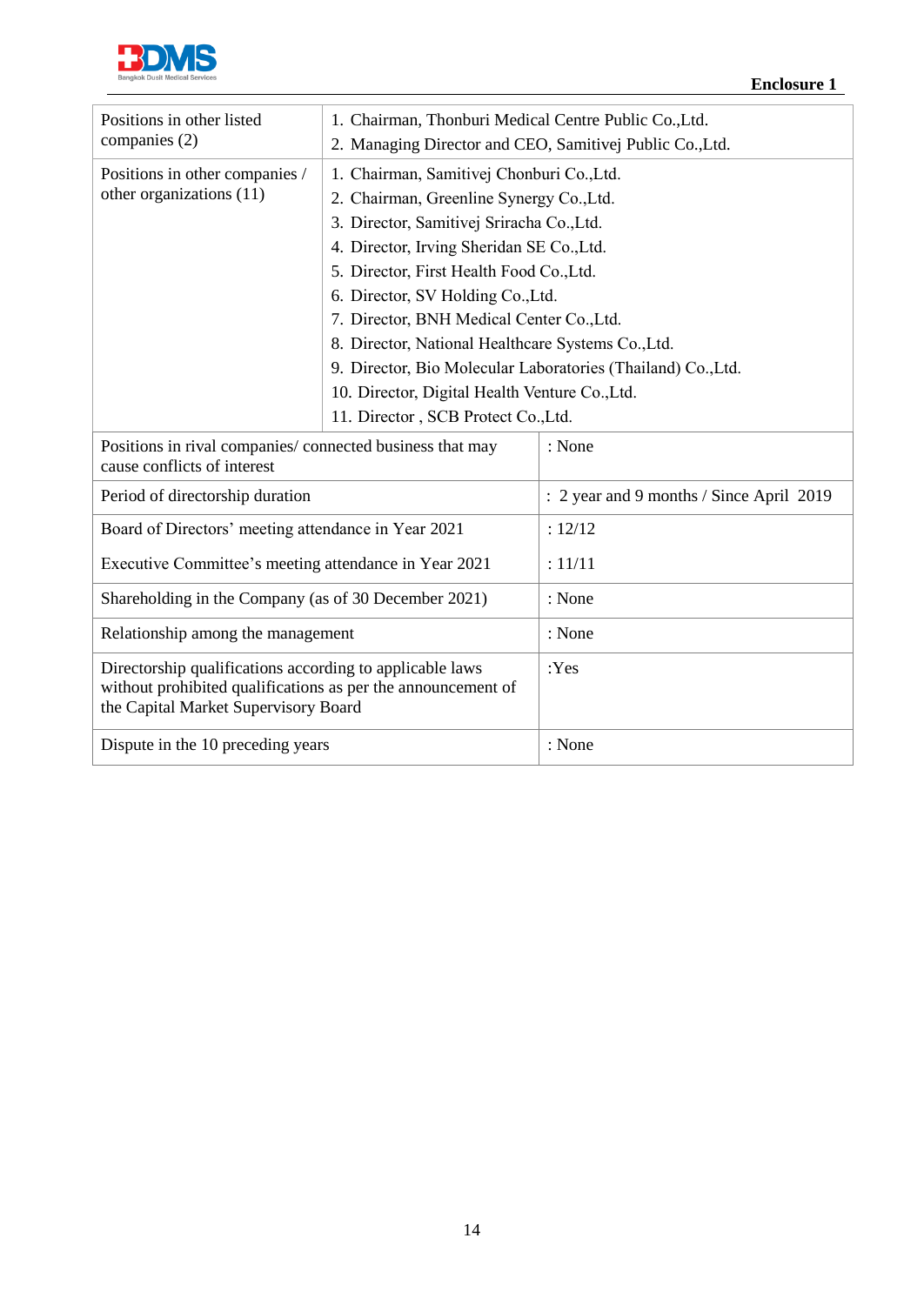



| Proposed position                          | Director                                                                                                                                                                  |  |
|--------------------------------------------|---------------------------------------------------------------------------------------------------------------------------------------------------------------------------|--|
| Position                                   | Authorized Director / Member of Corporate Governance Committee/<br>Member of Risk Management Committee/ Chief Administrative Officer                                      |  |
| Age                                        | 65 years                                                                                                                                                                  |  |
| Education                                  | • Bachelor of Science in Medical Technology, Chulalongkorn University<br>• Master Degree in Business Administration (Finance), University of<br>Southern California, USA. |  |
| Training                                   | • Diploma, Thai Institute of Directors Association (IOD)<br>• Certificate, Director Certification Program 22/2002, Thai Institute of<br>Directors Association (IOD)       |  |
|                                            | • Certificate, Audit Committee Certified Program - ACP 1/2004, Thai<br>Institute of Directors Association (IOD)                                                           |  |
|                                            | • Ethical Leadership Program (ELP) Class 23/2021 by Thai Institute of<br>Directors (IOD)                                                                                  |  |
| Experience                                 | • Independent Director/ Member of Audit Committee, The Royal<br>Ceramic Industry Public Co., Ltd.                                                                         |  |
|                                            | • Independent Director/ Member of Audit Committee, Living Land<br>Capital Public Co., Ltd.                                                                                |  |
| Positions in other listed<br>companies (4) | 1. Independent Director/ Chairman of Audit Committee/ Chairman of<br>Nomination and Remuneration Committee, Bangkok Airways Public<br>Co.,Ltd.                            |  |
|                                            | 2. Independent Director/ Member of Audit Committee/ Member of<br>Nomination and Remuneration Committee, Advanced Information<br>Technology Public Co., Ltd.               |  |
|                                            | 3. Independent Director/ Chairman of Audit Committee, Kiattana Transport<br>Public Co., Ltd.                                                                              |  |
|                                            | 4. Chairman of the Board/Independent Director/Chairman of Audit<br>Committee, Golden Lime Public Co., Ltd.                                                                |  |
| Positions in other companies /             | 1. Director, BDMS Property Management Co., Ltd.                                                                                                                           |  |
| other organizations (6)                    | 2. Director, BDMS Training Co., Ltd.                                                                                                                                      |  |
|                                            | 3. Director, Khan Co., Ltd.                                                                                                                                               |  |
|                                            | 4. Director, Parute (2008) Co., Ltd.                                                                                                                                      |  |

#### **4. Mr. Sripop Sarasas**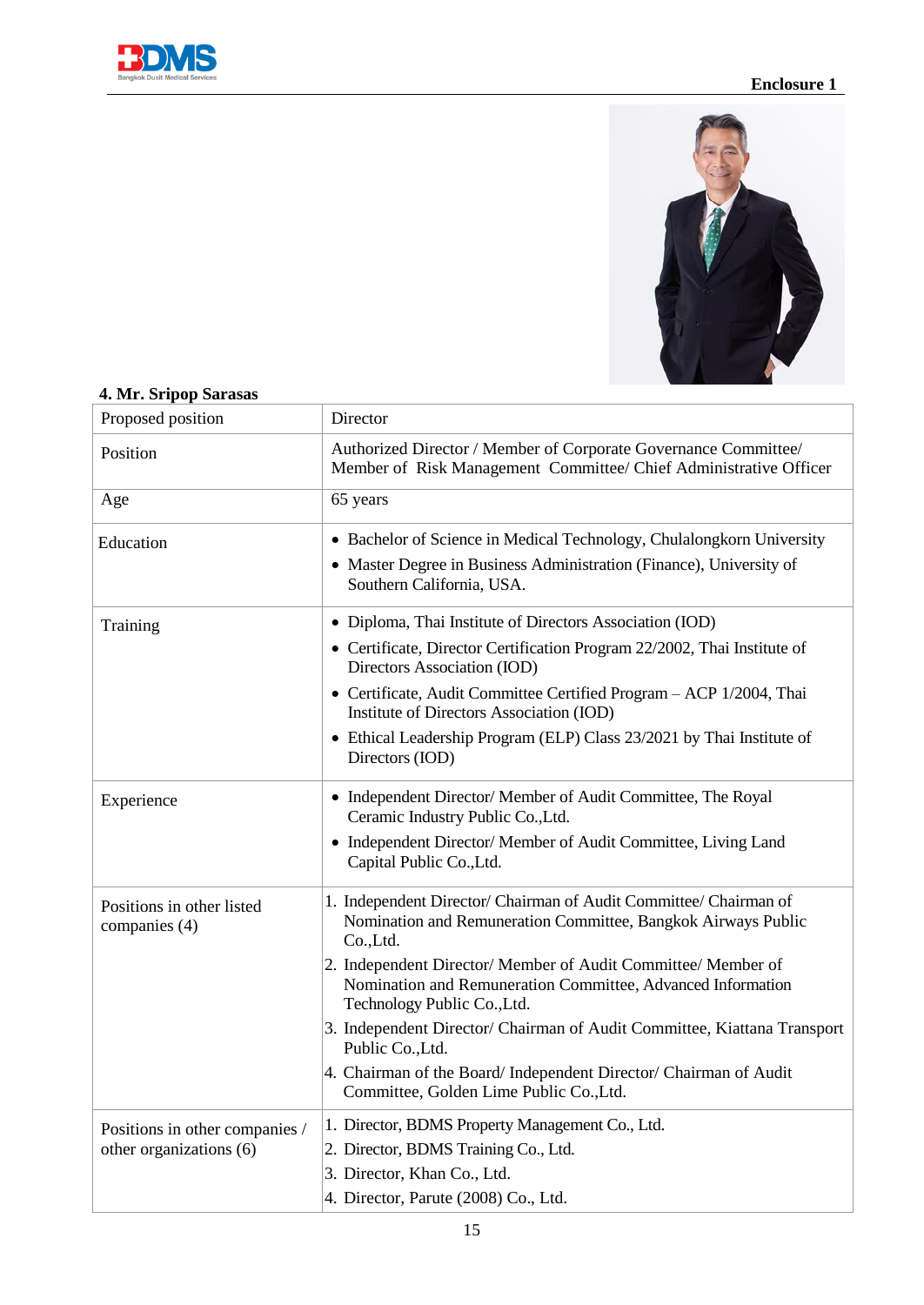

|                                                                                                                                                                  | Highness Princess Galyani Vadhana                         | 5. Director, the Vejdusit Foundation under the Patronage of Her Royal |
|------------------------------------------------------------------------------------------------------------------------------------------------------------------|-----------------------------------------------------------|-----------------------------------------------------------------------|
|                                                                                                                                                                  | 6. Director, Princess Prem Purachatra Memorial Foundation |                                                                       |
| Positions in rival companies/connected business that may<br>cause conflicts of interest                                                                          |                                                           | : None                                                                |
| Period of directorship duration                                                                                                                                  |                                                           | : 13 years and 9 months / Since April 2008                            |
| Board of Directors' meeting attendance in Year 2021                                                                                                              |                                                           | : 12/12                                                               |
| Corporate Governance Committee's meeting attendance in<br><b>Year 2021</b>                                                                                       |                                                           | : 1/1                                                                 |
| Risk Management Committee's meeting attendance in Year<br>2021                                                                                                   |                                                           | : 4/4                                                                 |
| Shareholding in the Company (as of 30 December 2021)                                                                                                             |                                                           | : None                                                                |
| Relationship among the management                                                                                                                                |                                                           | : None                                                                |
| Directorship qualifications according to applicable laws<br>without prohibited qualifications as per the announcement of<br>the Capital Market Supervisory Board |                                                           | : Yes                                                                 |
| Dispute in the 10 preceding years                                                                                                                                |                                                           | : None                                                                |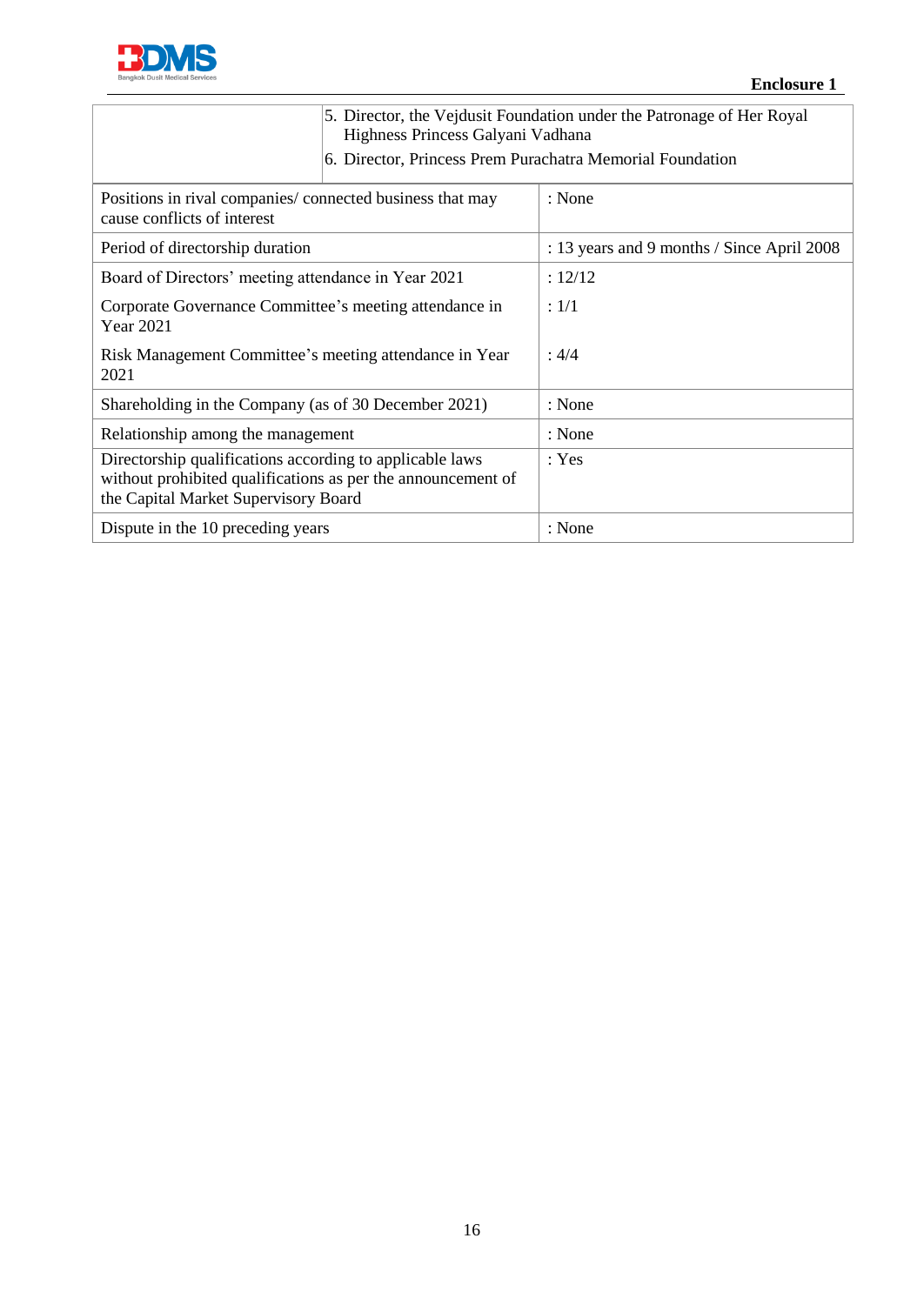



| Proposed position              | Director                                                                                                |  |  |
|--------------------------------|---------------------------------------------------------------------------------------------------------|--|--|
| Position                       | Authorized Director/ Chairman of Risk Management Committee/ Member<br>of Corporate Governance Committee |  |  |
| Age                            | 63 years                                                                                                |  |  |
| Education                      | Bachelor Degree of Law, Chulalongkorn University<br>$\bullet$                                           |  |  |
|                                | The Thai Barrister<br>Bachelor Degree of Arts (Political Science), Ramkamhaeng University               |  |  |
|                                |                                                                                                         |  |  |
| Training                       | • Directors Certification Program Class 29, Thai Institute of Directors<br>Association (IOD)            |  |  |
| Positions in other listed      | 1. Director, Samitivej Public Co., Ltd.                                                                 |  |  |
| companies (4)                  | 2. Director, Thonburi Medical Centre Public Co., Ltd.                                                   |  |  |
|                                | 3. Director / Member of Executive Committee, Bangkok Airways Public Co.,<br>Ltd.                        |  |  |
|                                | 4. Director, The One Enterprise Public Co., Ltd.                                                        |  |  |
| Positions in other companies / | 1. Chairman, Prasit Patana Public Co., Ltd.                                                             |  |  |
| other organizations (35)       | 2. Chairman, BDMS Training Co., Ltd.                                                                    |  |  |
|                                | 3. Chairman, BDMS Property Management Co., Ltd.                                                         |  |  |
|                                | 4. Chairman, Royal Bangkok Healthcare Co., Ltd.                                                         |  |  |
|                                | 5. Chairman, A.N.B. Laboratories Co., Ltd.                                                              |  |  |
|                                | 6. Chairman, Bangkok Save Drug Co., Ltd.                                                                |  |  |
|                                | 7. Chairman, Save Drug Center Co., Ltd.                                                                 |  |  |
|                                | 8. Director, Phyathai 1 Hospital Co., Ltd.                                                              |  |  |
|                                | 9. Director, Phyathai 2 Hospital Co., Ltd.                                                              |  |  |
|                                | 10. Director, Phyathai 3 Hospital Co., Ltd                                                              |  |  |
|                                | 11. Director, Sriracha Nakorn Hospital Public Co., Ltd.                                                 |  |  |
|                                | 12. Director, Paolo Medic Co., Ltd.                                                                     |  |  |
|                                | 13. Director, Paolo Samutprakarn Co., Ltd.                                                              |  |  |
|                                | 14. Director, Siam Medical Co., Ltd.                                                                    |  |  |
|                                | 15. Director, Thai Medical Center Public Co., Ltd.                                                      |  |  |
|                                | 16. Director, National Healthcare Systems Co., Ltd.                                                     |  |  |
|                                | 17. Director, General Hospital Products Public Co., Ltd.                                                |  |  |
|                                | 18. Director, BDMS Wellness Clinic Co., Ltd.                                                            |  |  |

#### **5. Mr. Pradit Theekakul**